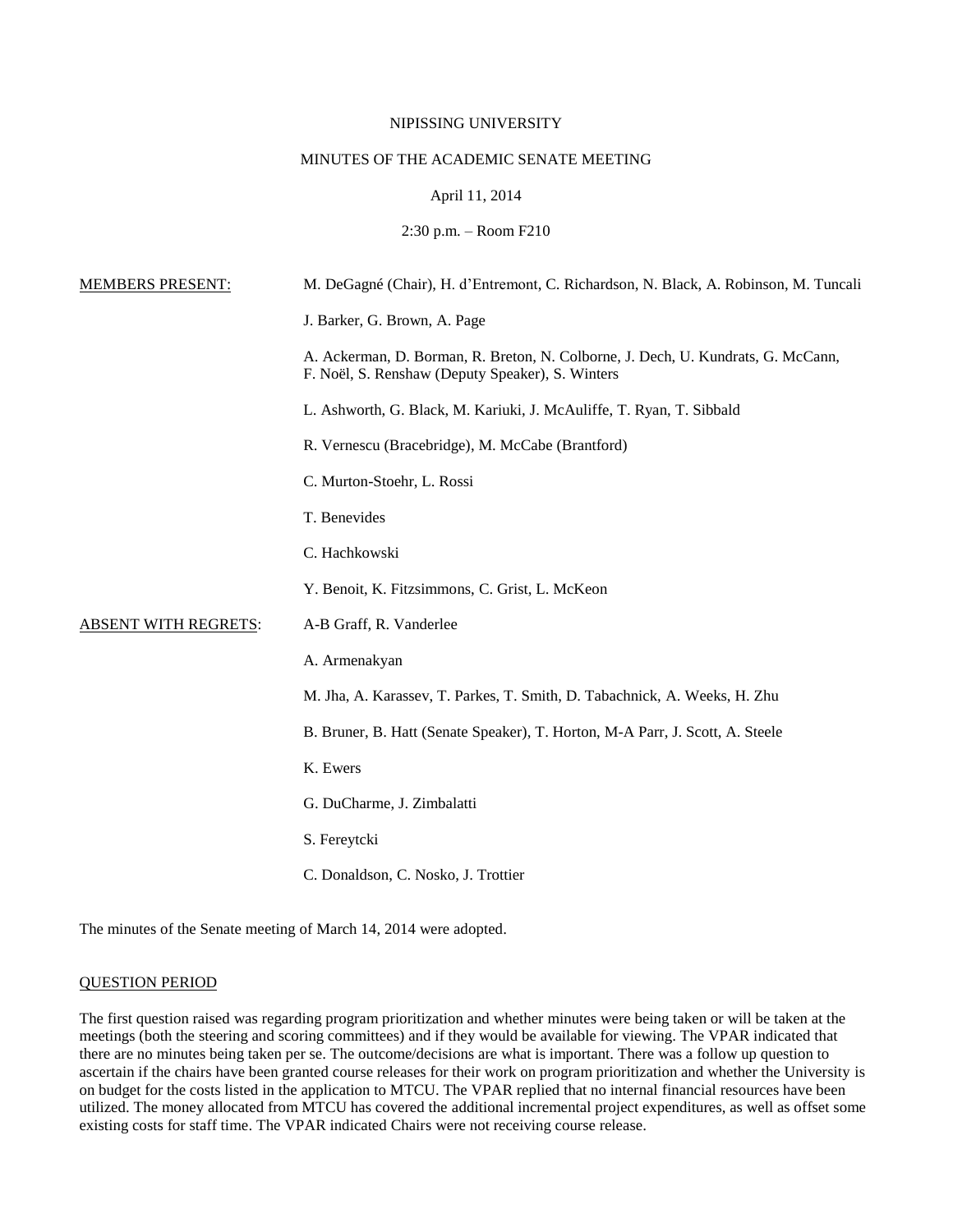Senator Colborne requested an update on the policy on political activities. President DeGagné advised senators that the policy and its contents is being moved to the Governance Committee of the Board. A meeting time is currently being established.

## REPORTS of STANDING COMMITTEES and FACULTY or UNIVERSITY COUNCILS

#### **Senate Executive Committee**

MOTION 1: Moved by H. d'Entremont, seconded by K. Fitzsimmons that the Report of the Senate Executive Committee dated April 3, 2014 be received. CARRIED

### **Planning and Priorities Committee**

- MOTION 2: Moved by H. d'Entremont, seconded by D. Borman that the Report of the Planning and Priorities Committee dated March 21, 2014, be received. CARRIED
- MOTION 3: Moved by H. d'Entremont, seconded by C. Murton-Stoehr that Senate grant approval of Stage 1 Bachelor of Arts Program in Human Rights and State Violence, as outlined in the attached document. CARRIED
- MOTION 4: Moved by H. d'Entremont, seconded by J. McAuliffe that Senate grant approval of an amendment to Stage 2 MSc in Kinesiology, as outlined in the attached document. CARRIED

#### **Undergraduate Studies Committee**

MOTION 5: Moved by C. Richardson, seconded by K. Fitzsimmons that the Report of the Undergraduate Studies Committee dated March 20, 2014 be received. CARRIED

## **Gender Equality and Social Justice**

- MOTION 6: Moved by C. Richardson, seconded by G. McCann that Senate approve that GEND2175 Social Justice in Practice (Practicum) be added to the curriculum, as outlined. CARRIED
- MOTION 7: Moved by C. Richardson, seconded by A. Robinson that Senate approve the deletion of GEND3037 Applied Activism from the GESJ curriculum, as outlined. CARRIED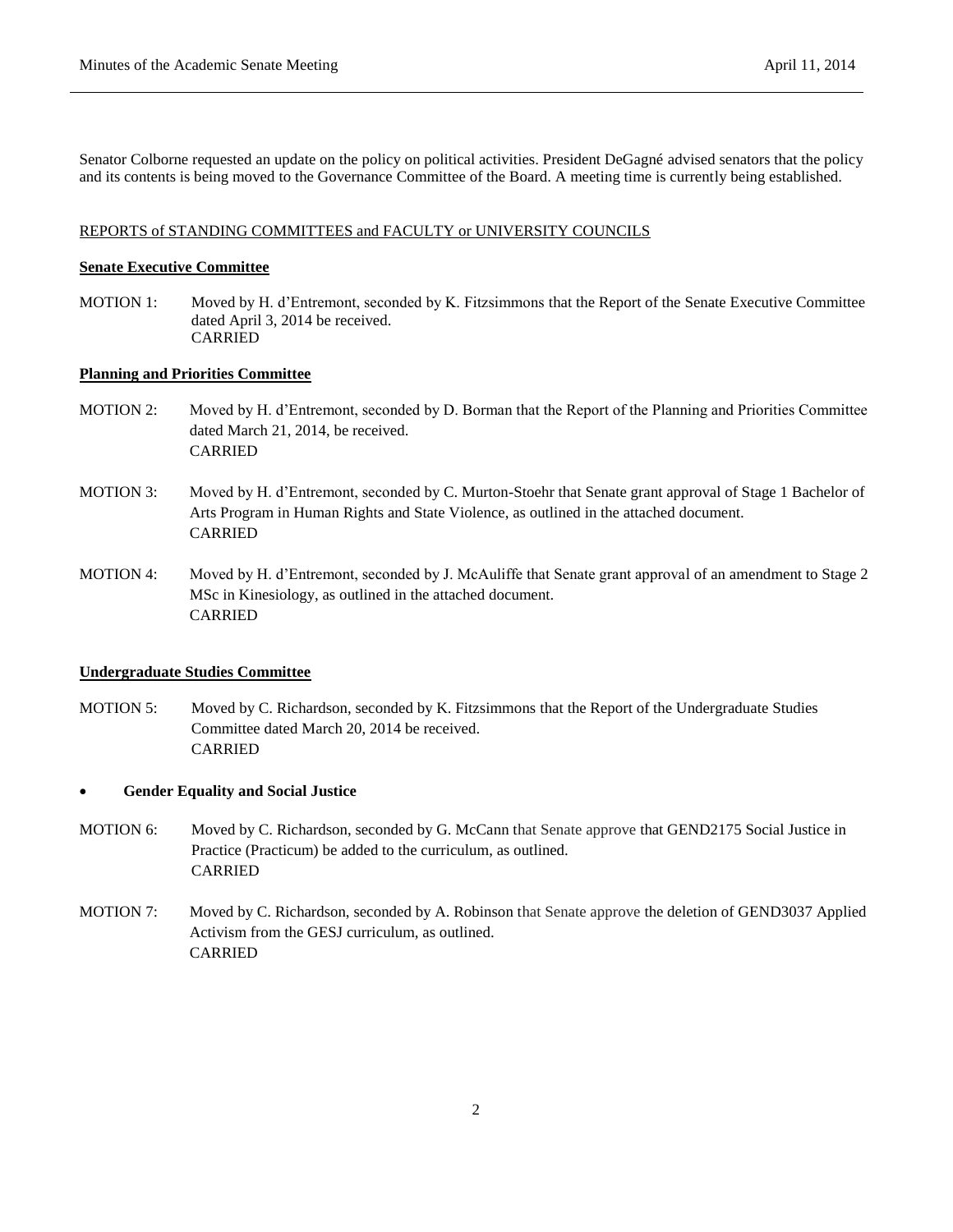### **Geography**

- MOTION 8: Moved by C. Richardson, seconded by S. Winters that Senate approve the modification of hours described in the academic calendar for GEOG1016 Introduction to Human Geography from **'Two and one half hours** of lecture and **one and one half hours** of laboratory work per week for one term' to **'Three hours** of lecture and **two hours** of laboratory work per week for one term. CARRIED
- MOTION 9: Moved by C. Richardson, seconded by D. Borman that Senate approve the modification of hours described in the academic calendar for GEOG1017 Introduction to Physical Geography from **Two and one half hours** of lecture and **one and one half hours** of laboratory work per week for one term' to **'Three hours** of lecture and **two hours** of laboratory work per week for one term. CARRIED

## **Philosophy**

- MOTION 10: Moved by C. Richardson, seconded by A. Ackerman that Senate approve that PHIL2716 Bio-Ethics be added to the Philosophy curriculum, as outlined. CARRIED
- MOTION 11: Moved by C. Richardson, seconded by D. Borman that Senate approve that the course BIOL3557 Genetics and Society no longer be cross-listed with Philosophy. CARRIED

#### **Psychology**

- MOTION 12: Moved by C. Richardson, seconded by A. Ackerman that Senate approve the following courses be crosslisted with Psychology:
	- CHFS2106 Human Development: Children and Youth
	- CHFS2107 Human Development: Adults and Aging
	- CHFS4005 Honours Seminar

# CARRIED

- MOTION 13: Moved by C. Richardson, seconded by G. McCann that Senate approve the cross-coding of the following courses as outlined:
	- CHFS3116 Autism Spectrum Disorders with PSYC3117 Autism Spectrum Disorders
	- CHFS3127 Fetal Alcohol Spectrum Disorders with PSYC 3127 Fetal Alcohol Spectrum Disorders
	- CHFS3136 Principles, Methods and Applications in Applied Behaviour Analysis with PSYC 3136 Applied Behaviour Analysis

# CARRIED

### **Religion and Cultures**

MOTION 14: Moved by C. Richardson, seconded by G. McCann that Senate approve the course RLCT2205 Sacred Cinema no longer be cross-listed with Philosophy. CARRIED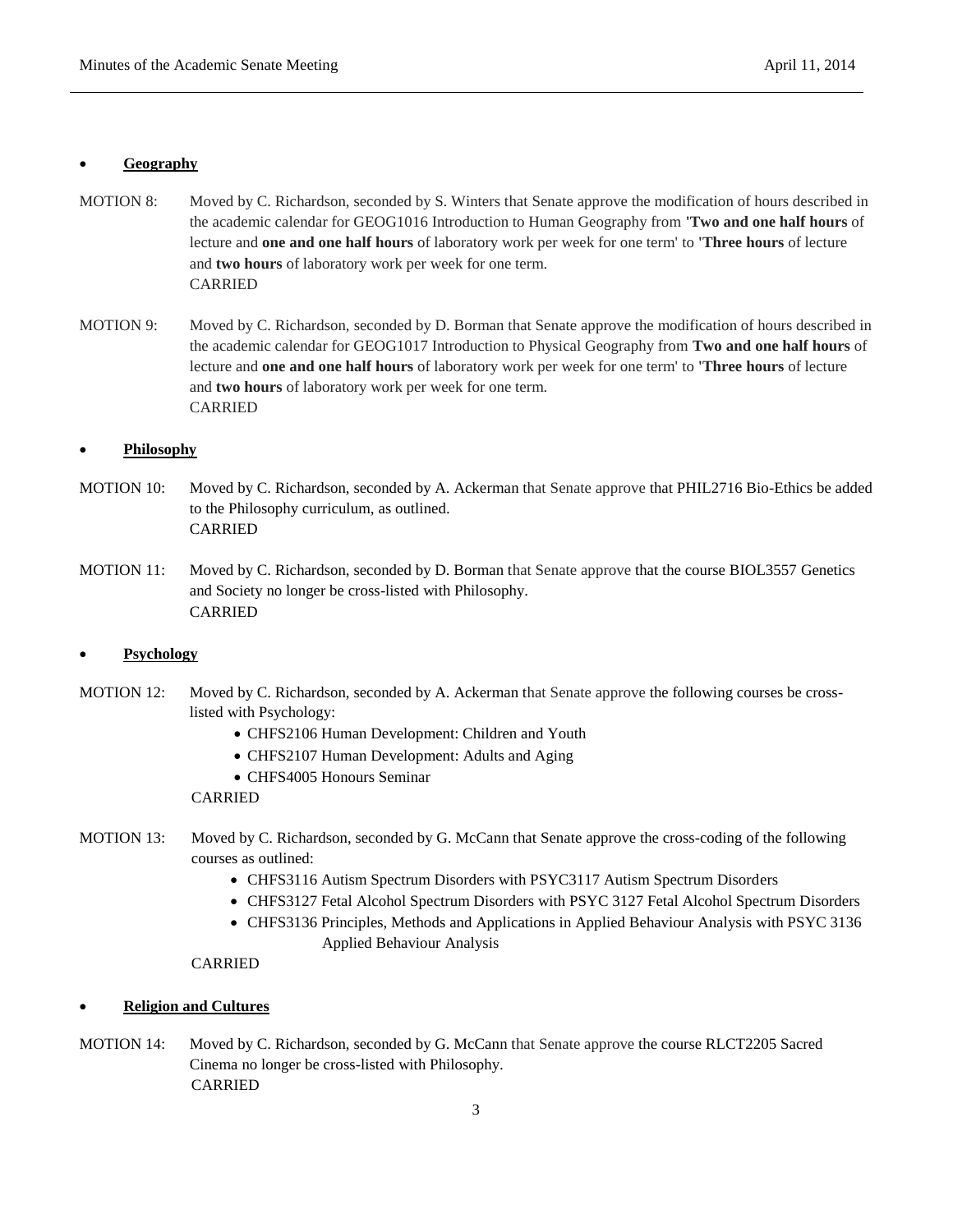#### **Graduate Studies Council**

- MOTION 15: Moved by M. Tuncali, seconded by D. Borman that the Report of the Graduate Studies Council dated March 7, 2014 be received. CARRIED
- MOTION 16: Moved by M. Tuncali, seconded by T. Ryan that Senate approve the addition of EDUC5257 Transitions in Education, as outlined. CARRIED

## **Teaching and Learning Committee**

MOTION 17: Moved C. Hachkowski, seconded by H. d'Entremont that the Report of the Teaching and Learning Committee dated April 2, 2014 be received. CARRIED

#### OTHER BUSINESS

MOTION 18: Moved by G. Brown, seconded by J. Barker that Senate approve the name change of the Department of Sociology to Department of Sociology and Anthropology. CARRIED

#### NEW BUSINESS

- MOTION 19: Moved by M. DeGagné, seconded by M. Tuncali that Senate move into an in-camera session. CARRIED
- MOTION 20: Moved by M. DeGagné, seconded by K. Fitzsimmons that Senate move out of the in-camera session. CARRIED

#### AMENDMENT of BY-LAWS

- MOTION 21: Moved by Y. Benoit, seconded by R. Breton that Article 2.0 of the Senate bylaws be amended with the addition of the following:
	- 2.0(e) Members of Senate who hold an administrative position or percentage thereof, will have only one vote as an ex-officio member on Senate and all of its committees and subcommittees.
- MOTION 22: Moved by C. Murton-Stoehr, seconded by R. Breton that Motion 21 be referred back to the Bylaws and Elections Subcommittee for review. CARRIED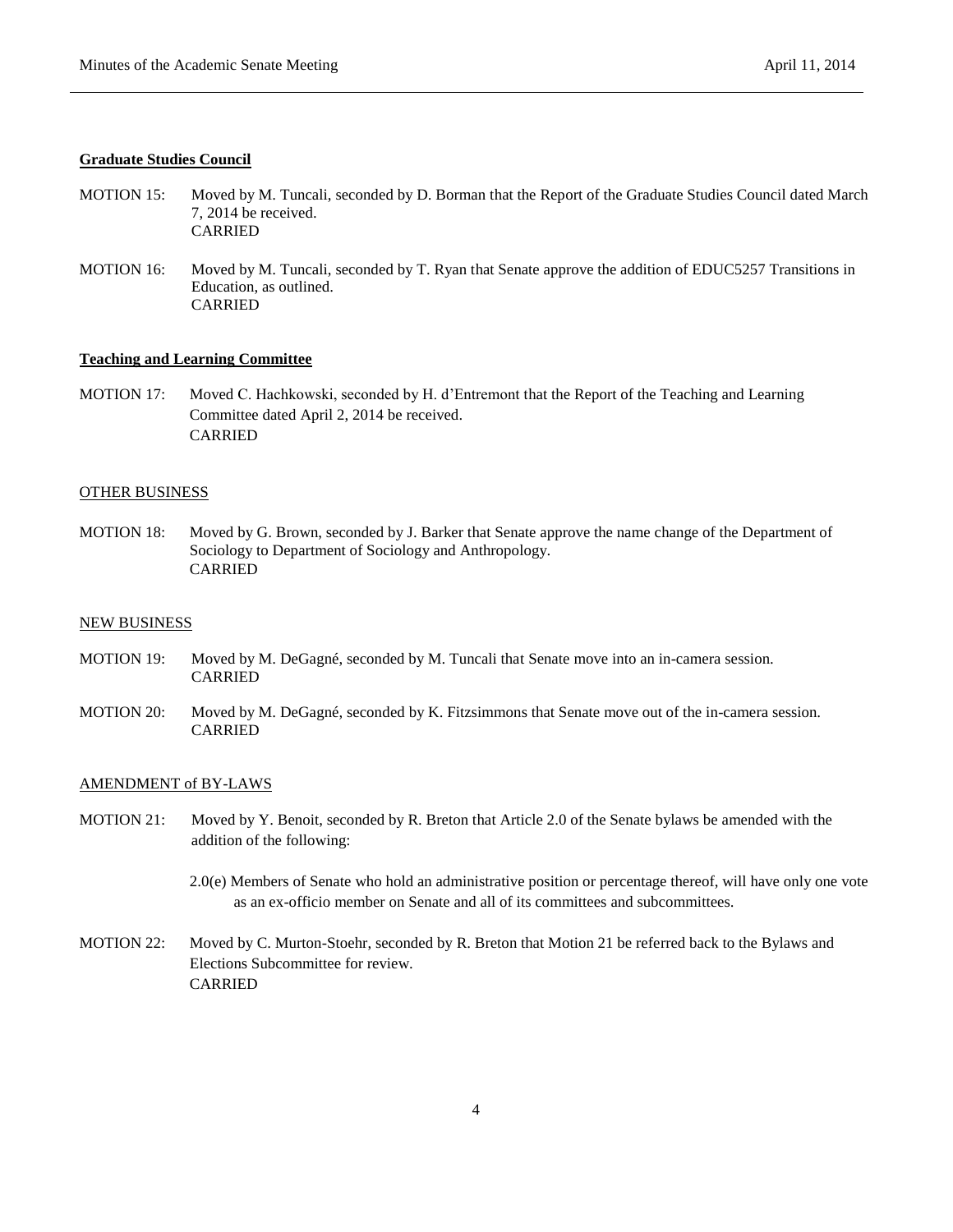- MOTION 23: Moved by Y. Benoit, seconded by C. Murton-Stoehr that Article 2.0 of the Senate bylaws be amended with the addition of the following:
	- 2.0(f) Faculty senators who accept an administrative position or percent thereof, must vacate their senate position as a faculty senator upon acceptance of the appointment. CARRIED
- MOTION 24: Moved by Y. Benoit, seconded by K. Fitzsimmons that Article 9.3.2 (a) of the Senate bylaws be amended with the addition of the Registrar, or designate as a non-voting member. CARRIED

## **ELECTIONS**

 Elect one faculty senator (tenured or tenure track) chosen from outside the discipline and department to serve on the selection committee for one Tenure Track Position- BScN Scholar Practitioner Program.

**ACCLAIMED:** D. Borman

 Elect one faculty senator (tenured or tenure track) chosen from outside the discipline and department to serve on the selection committee for one Tenure Track Position in Criminology and Criminal Justice

**ACCLAIMED:** T. Smith

#### **ANNOUNCEMENTS**

The President began his announcements by commenting on the recent COU meeting that was generously hosted by Lakehead University. A number of items were on the agenda including the SMA process, funding formula review, and major infrastructure framework. There was also a joint Executive Heads and Council meeting during which the main agenda item was online education.

The Vice-President, Academic and Research was pleased to extend congratulations to the following award recipients: Drs. John Allison and Sal Renshaw, Chancellor's Award for Excellence in Teaching; Dr. David Hemsworth for the Chancellor's Award for Excellence in Research; and Ms. Jenny Guibert, Nipissing University Teaching Award for CASBU members. The VPAR also advised senators that the SMA is almost finalized but has yet to be signed off. The final agreement will be between the President and the Deputy Minister of MTCU. Once the document is signed by all parties, it will become public and the moratorium on new programs will be lifted.

The VPAR noted that the reviewers were on campus for the MA in Sociology proposal.

The Dean of Education (interim) was pleased to report that acceptances to the Bachelor of Education are up. The deadline date to accept an offer is April 18, 2014.

The new student union Executive for the 2014-15 year is finalized. They are as follows: Yannick Benoit, President; Christopher Burke, VP External; Ian Hall, VP Internal; and Andrew Deugo, VP Student Life. This is Senators Fitzsimmons and Grist's last senate meeting.